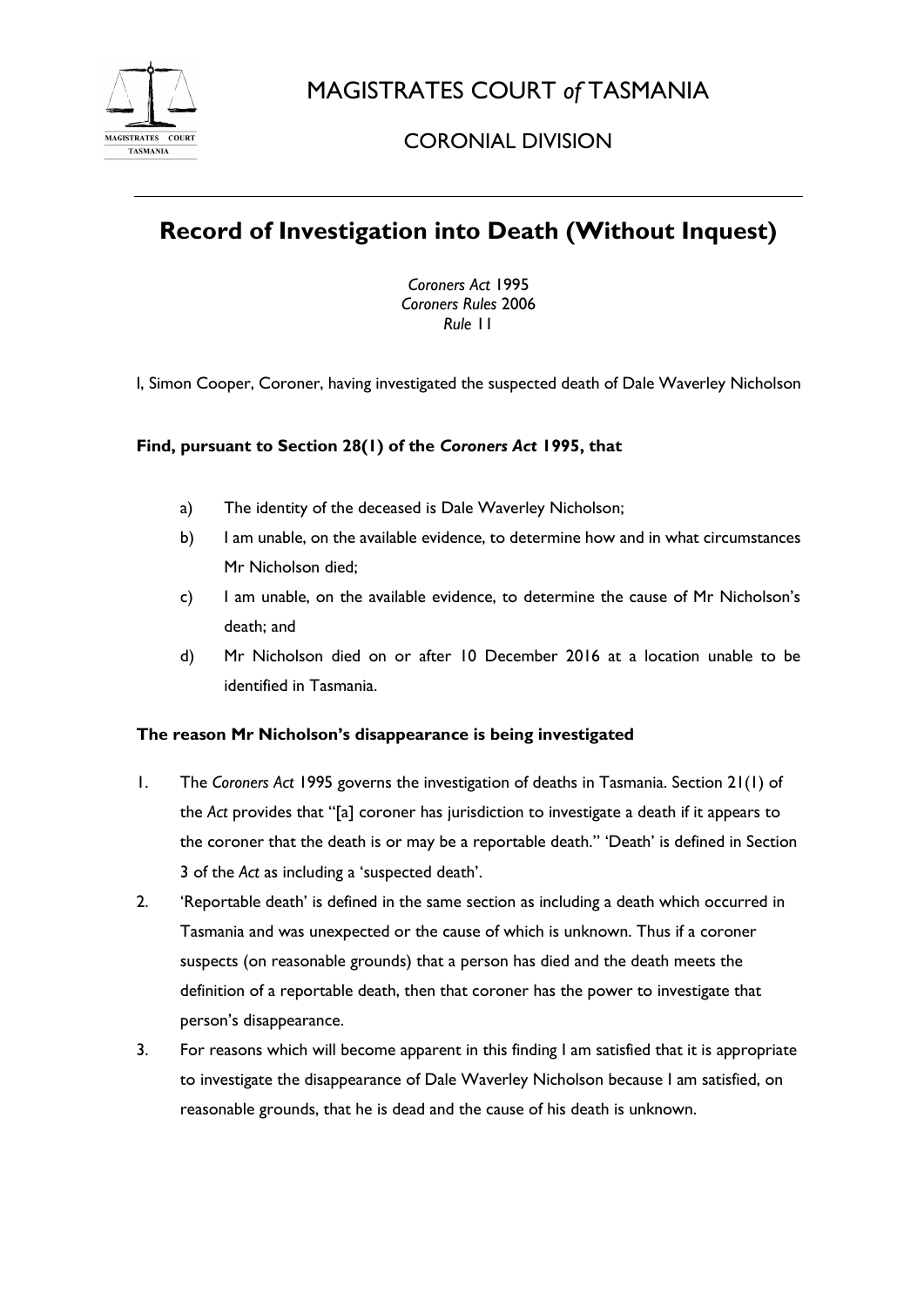#### **Mr Nicholson's background**

- 4. At the time he disappeared Mr Nicholson was unmarried, 61 years of age and living alone in Cox Avenue New Norfolk. There is no evidence he ever married nor had any children. He was close to his mother who lived nearby (but has subsequently passed away) and his three sisters, who all lived locally in New Norfolk.
- 5. Mr Nicholson had a history of alcohol use and abuse as well as casual drug use, predominantly cannabis. His medical records indicate that he was treated for depression on and from about 2010. As at December 2016, Mr Nicholson was prescribed Lexapro for major depression.
- 6. There is evidence that Mr Nicholson made a suicide attempt, utilising prescription medication, in 2012.

#### **Circumstances of Mr Nicholson's disappearance**

- 7. Mr Nicholson was last seen alive by a neighbour at his home at about 11.00 am on 10 December 2016. He also spoke by telephone to a friend, Mr Craig Ransley, during the afternoon of the same day.
- 8. His family reported him missing to police the following day. Thereafter, an extensive search for Mr Nicholson was carried out in the Derwent Valley, and further afield, focusing on areas known to be frequented by Mr Nicholson.
- 9. I am satisfied that the search for Mr Nicholson was thorough and comprehensive. Unfortunately, no trace of Mr Nicholson was found.

#### **Why I am satisfied Mr Nicholson is dead**

- 10. Although Mr Nicholson's body has not been found, there is ample evidence to conclude he is dead. First is the fact that, following his disappearance on 11 December 2016 no one has seen or heard of him again.
- 11. Second, extensive enquiries were carried out by Tasmania Police in areas Mr Nicholson was known to frequent. None of those enquiries found any trace of him.
- 12. Third, enquiries have been conducted with:
	- Tasmania Prison Service;
	- The Electoral Commission;
	- The Australian Passport Office;
	- The Australian Taxation Office;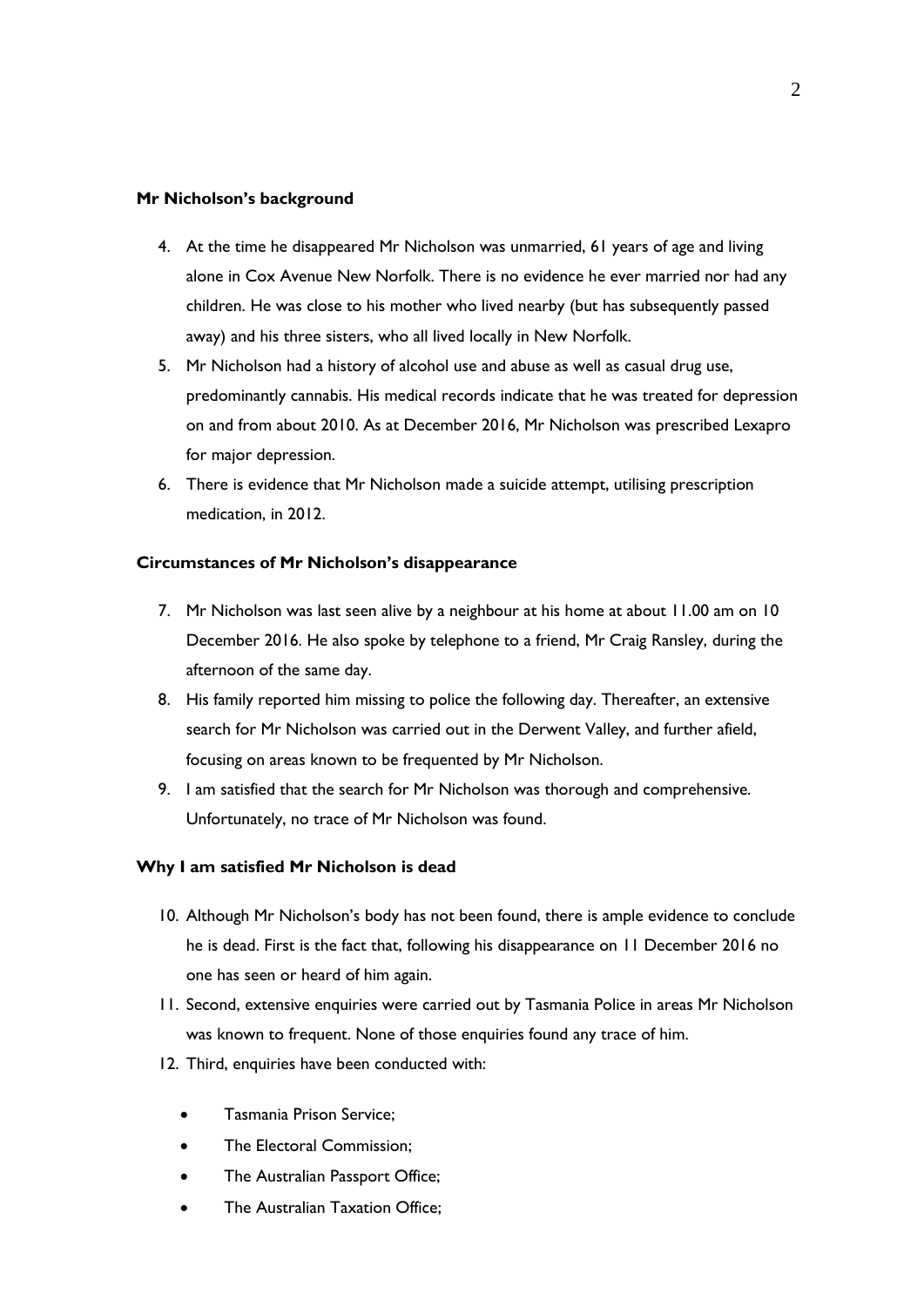- Department of Health and Human Services;
- Aurora;
- Registrar of Births, Deaths and Marriages;
- The most commonly used financial institutions in Australia (including ANZ, Commonwealth, Westpac, and NAB);
- All state and territory police jurisdiction information holdings;
- Centrelink; and
- Medicare.
- 13. Absolutely no trace of Mr Nicholson being alive, since 11 December 2016, was found as a result of those enquiries. All available evidence points to him being dead.

#### **Recent enquiries**

- 14. DNA samples were provided by members of Mr Nicholson's family for future comparison in the event any remains are located at any time in the future which may belong to Mr Nicholson. Those samples have been forwarded to the laboratory of Forensic Science Service Tasmania for inclusion in the missing person database.
- 15. In addition, details of Mr Nicholson's have been added to the Australian Federal Police Missing Persons website. To date, that listing has not elicited any additional information to assist in determining what became of him.

### **Conclusion**

- 16. In all the circumstances, I am satisfied to the requisite legal standard, that Mr Nicholson is dead and has been since on or about 10 December 2016. It seems logical to conclude that he died somewhere in Tasmania, given there is no evidence of him leaving the state.
- 17. However, I am unable to make any further findings. In particular, I am unable to reach a concluded view as to the cause and more specific circumstances of his death. Mr Nicholson may have taken his own life, been the victim of homicide, died of natural causes or as the result of misadventure, but the evidence simply does not enable me to determine with any degree of certainty why and how he died.

#### **Comments and Recommendations**

18. The circumstances of Mr Nicholson's death are not such as to require me to make any comments or recommendations pursuant to Section 28 of the *Coroners Act* 1995.